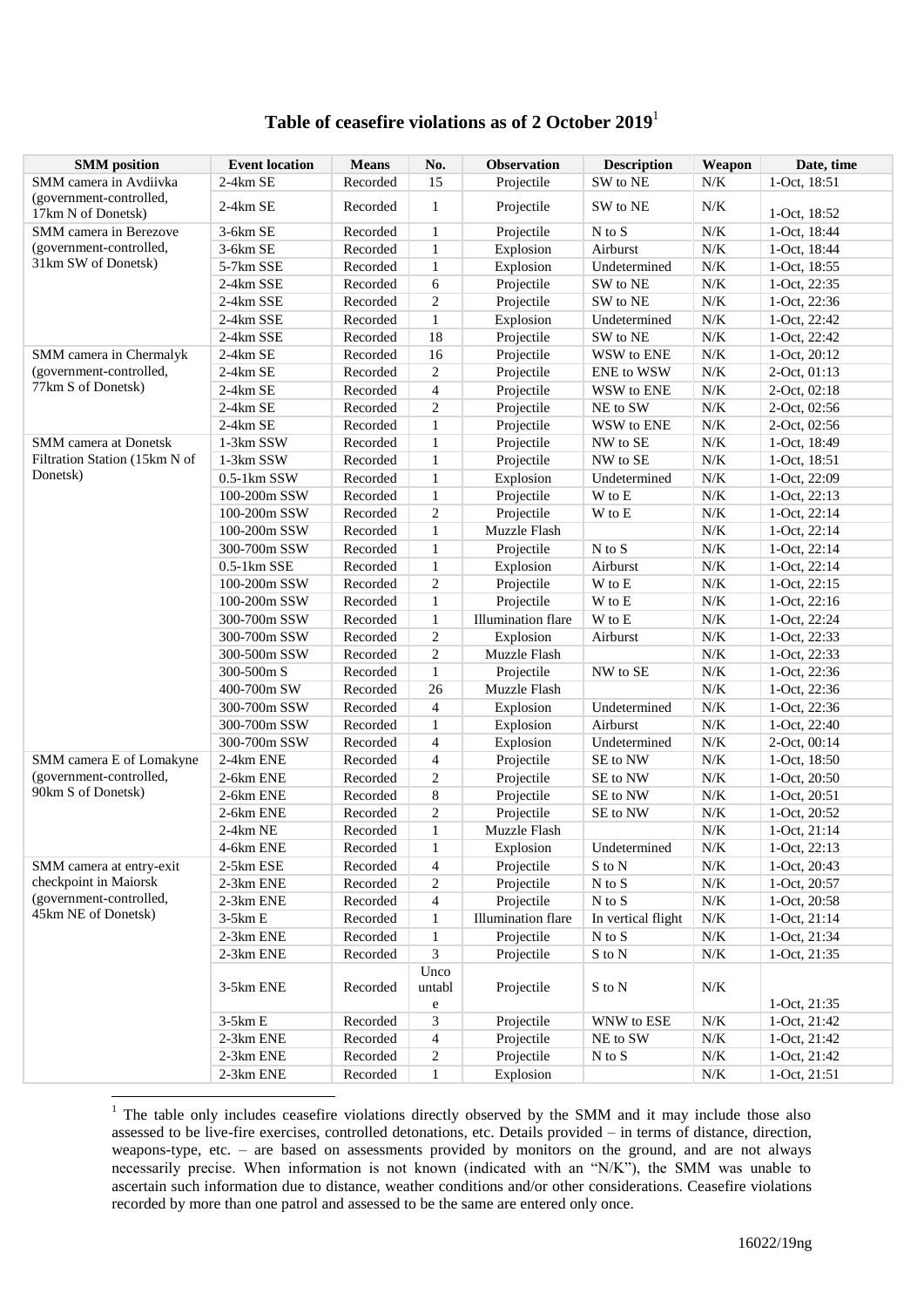| <b>SMM</b> position      | <b>Event location</b> | <b>Means</b> | No.            | Observation | <b>Description</b>         | Weapon    | Date, time     |
|--------------------------|-----------------------|--------------|----------------|-------------|----------------------------|-----------|----------------|
|                          | 2-3km ENE             | Recorded     | 12             | Projectile  | $N$ to $S$                 | $N\!/\!K$ | 1-Oct, 22:08   |
|                          | 2-3km ENE             | Recorded     | 4              | Projectile  | $\mathbf N$ to $\mathbf S$ | $N\!/\!K$ | 1-Oct, 22:10   |
|                          | 2-3km ENE             | Recorded     | 3              | Projectile  | $N$ to $S$                 | $N\!/\!K$ | 1-Oct, 22:13   |
|                          | 2-3km ENE             | Recorded     | 3              | Projectile  | $\mathbf N$ to $\mathbf S$ | $N\!/\!K$ | 1-Oct, 22:43   |
|                          | 2-3km ENE             | Recorded     | $\overline{c}$ | Projectile  | $\mathbf N$ to $\mathbf S$ | $N\!/\!K$ | 1-Oct, 22:44   |
|                          | 2-3km ENE             | Recorded     | 11             | Projectile  | $\mathbf N$ to $\mathbf S$ | $N\!/\!K$ | 1-Oct, 23:34   |
|                          | 2-3km ENE             | Recorded     | $\overline{2}$ | Projectile  | $\mathbf N$ to $\mathbf S$ | $N\!/\!K$ | 2-Oct, 00:31   |
|                          | 2-3km ENE             | Recorded     | 10             | Projectile  | $\mathbf N$ to $\mathbf S$ | $N\!/\!K$ | 2-Oct, 02:27   |
|                          | 2-3km ENE             | Recorded     | $\mathbf{1}$   | Projectile  | $N$ to $S$                 | $N\!/\!K$ | 2-Oct, 02:35   |
|                          | 3-5km NE              | Recorded     | $25\,$         | Projectile  | NW to SE                   | $N\!/\!K$ | 2-Oct, 02:43   |
|                          | 2-3km ENE             | Recorded     | 5              | Projectile  | $\mathbf N$ to $\mathbf S$ | $N\!/\!K$ | 2-Oct, 03:01   |
|                          | 2-3km ENE             | Recorded     | 6              | Projectile  | $\mathbf N$ to $\mathbf S$ | $N\!/\!K$ | 2-Oct, 03:14   |
|                          | 2-3km ENE             | Recorded     | 6              | Projectile  | N to S                     | $N\!/\!K$ | 2-Oct, 04:00   |
|                          | 2-3km ENE             | Recorded     | $\overline{4}$ | Projectile  | $\mathbf N$ to $\mathbf S$ | $N\!/\!K$ | 2-Oct, 04:32   |
| SMM camera at entry-exit | $4-6km S$             | Recorded     | $\overline{c}$ | Projectile  | NW to SE                   | $N\!/\!K$ | 1-Oct, 19:03   |
| checkpoint in Pyshchevyk | $4-6km S$             | Recorded     | 3              | Projectile  | NE to SW                   | $N\!/\!K$ | 1-Oct, 19:24   |
| (government-controlled,  | $2-4km S$             | Recorded     | $\mathbf{1}$   | Projectile  | $\mathbf W$ to $\mathbf E$ | $N\!/\!K$ | 1-Oct, 20:49   |
| 84km S of Donetsk)       | $2-4km S$             | Recorded     | $\,1\,$        | Projectile  | $\mathbf W$ to $\mathbf E$ | $N\!/\!K$ | $1-Oct, 20:50$ |
|                          | $2-4km S$             | Recorded     | $\,8$          | Projectile  | $\mathbf W$ to $\mathbf E$ | $N\!/\!K$ | 1-Oct, 20:51   |
|                          | $2-4km S$             | Recorded     | $\overline{4}$ | Projectile  | $\mathbf W$ to $\mathbf E$ | $N\!/\!K$ | 1-Oct, 20:52   |
|                          | $2-4km S$             | Recorded     | $\overline{2}$ | Projectile  | In vertical flight         | $N\!/\!K$ | 1-Oct, 20:55   |
|                          | 2-4km SSE             | Recorded     | 37             | Projectile  | W to E                     | $N\!/\!K$ | 1-Oct, 20:56   |
|                          | 2-4km SSE             | Recorded     | 18             | Projectile  | $\mathbf W$ to $\mathbf E$ | $N\!/\!K$ | 1-Oct, 20:57   |
|                          | $2-4km S$             | Recorded     | 18             | Projectile  | W to E                     | $N\!/\!K$ | 1-Oct, 20:58   |
|                          | 2-4km SSE             | Recorded     | 16             | Projectile  | $\mathbf W$ to $\mathbf E$ | $N\!/\!K$ | 1-Oct, 20:59   |
|                          | $2-4km S$             | Recorded     | $\,8\,$        | Projectile  | $\mathbf W$ to $\mathbf E$ | $N\!/\!K$ | 1-Oct, 21:01   |
|                          | 2-4km SSE             | Recorded     | $\,$ 8 $\,$    | Projectile  | $\mathbf W$ to $\mathbf E$ | $N\!/\!K$ | $1-Oct, 21:02$ |
|                          | 2-4km SSE             | Recorded     | $\overline{4}$ | Projectile  | $\mathbf W$ to $\mathbf E$ | $N\!/\!K$ | 1-Oct, 21:03   |
|                          | $2-4km S$             | Recorded     | 11             | Projectile  | W to E                     | $N\!/\!K$ | 1-Oct, 21:04   |
|                          | $2-4km S$             | Recorded     | $\sqrt{6}$     | Projectile  | $\mathbf W$ to $\mathbf E$ | $N\!/\!K$ | 1-Oct, 21:05   |
|                          | $2-4km S$             | Recorded     | 26             | Projectile  | W to E                     | $N\!/\!K$ | $1-Oct, 21:06$ |
|                          | 2-4km SSE             | Recorded     | $18\,$         | Projectile  | W to E                     | $N\!/\!K$ | 1-Oct, 21:07   |
|                          | 2-4km SSE             | Recorded     | 13             | Projectile  | W to E                     | $N\!/\!K$ | 1-Oct, 21:08   |
|                          | 2-4km SSE             | Recorded     | $\overline{c}$ | Projectile  | ENE to WSW                 | $N\!/\!K$ | 1-Oct, 21:08   |
|                          | 2-4km SSE             | Recorded     | 9              | Projectile  | $\mathbf W$ to $\mathbf E$ | $N\!/\!K$ | 1-Oct, 21:09   |
|                          | 2-4km SSE             | Recorded     | $\mathbf{1}$   | Projectile  | $\mathbf W$ to $\mathbf E$ | $N\!/\!K$ | $1-Oct, 21:11$ |
|                          | $2-4km S$             | Recorded     | $\overline{4}$ | Projectile  | $\mathbf W$ to $\mathbf E$ | $N\!/\!K$ | $1-Oct, 21:14$ |
|                          | $2-4km S$             | Recorded     | $\mathbf{1}$   | Projectile  | NE to SW                   | $N\!/\!K$ | $1-Oct, 21:14$ |
|                          | $2-4km S$             | Recorded     | 1              | Projectile  | W to E                     | $N\!/\!K$ | $1-Oct, 21:15$ |
|                          | $2-4km S$             | Recorded     | 2              | Projectile  | W to E                     | $N\!/\!K$ | $1-Oct, 21:16$ |
|                          | $2-4km S$             | Recorded     | 5              | Projectile  | $\mathbf W$ to $\mathbf E$ | $N\!/\!K$ | 1-Oct, 21:17   |
|                          | 2-4km SSE             | Recorded     | 17             | Projectile  | $\mathbf W$ to $\mathbf E$ | $N\!/\!K$ | $1-Oct, 21:18$ |
|                          | 2-4km SSE             | Recorded     | $10\,$         | Projectile  | $\mathbf W$ to $\mathbf E$ | $N\!/\!K$ | 1-Oct, 21:20   |
|                          | 2-4km SSE             | Recorded     | $\mathbf{1}$   | Explosion   | Undetermined               | $N\!/\!K$ | 1-Oct, 21:20   |
|                          | $2-4km S$             | Recorded     | 5              | Projectile  | NNE to SSW                 | $N\!/\!K$ | 1-Oct, 21:21   |
|                          | 2-4km SSE             | Recorded     | 5              | Projectile  | $\mathbf W$ to $\mathbf E$ | $N\!/\!K$ | $1-Oct, 21:22$ |
|                          | 2-4km SSE             | Recorded     | $\mathbf{1}$   | Projectile  | NE to SW                   | $N\!/\!K$ | 1-Oct, 21:22   |
|                          | 2-4km SSE             | Recorded     | 13             | Projectile  | W to E                     | $N\!/\!K$ | $1-Oct, 21:23$ |
|                          | $2-4km S$             | Recorded     | $\sqrt{5}$     | Projectile  | NE to SW                   | $N\!/\!K$ | 1-Oct, 21:23   |
|                          | 2-4km SSE             | Recorded     | 24             | Projectile  | W to E                     | $N\!/\!K$ | 1-Oct, 21:24   |
|                          | 2-4km SSE             | Recorded     | 30             | Projectile  | W to E                     | $N\!/\!K$ | 1-Oct, 21:25   |
|                          | 2-4km SSE             | Recorded     | 24             | Projectile  | W to E                     | $N\!/\!K$ | 1-Oct, 21:26   |
|                          | 2-4km SSE             | Recorded     | 15             | Projectile  | $\mathbf W$ to $\mathbf E$ | $N\!/\!K$ | 1-Oct, 21:27   |
|                          | 2-4km SSE             | Recorded     | 20             | Projectile  | WNW to ESE                 | $N\!/\!K$ | 1-Oct, 21:28   |
|                          | $2-4km S$             | Recorded     | $\mathbf{1}$   | Projectile  | ENE to WSW                 | $N\!/\!K$ | $1-Oct, 21:28$ |
|                          | 2-4km SSE             | Recorded     | $\mathbf{1}$   | Explosion   | Undetermined               | $N\!/\!K$ | 1-Oct, 21:28   |
|                          | 2-4km SSE             | Recorded     | $\overline{c}$ | Projectile  | W to E                     | $N\!/\!K$ | $1-Oct, 21:29$ |
|                          | $2-4km S$             | Recorded     | $\mathbf{1}$   | Projectile  | WNW to ESE                 | $N\!/\!K$ | 1-Oct, 21:29   |
|                          | 2-4km SSE             | Recorded     | 18             | Projectile  | W to E                     | $N\!/\!K$ | 1-Oct, 21:31   |
|                          | 2-4km SSE             | Recorded     | $\overline{4}$ | Projectile  | ENE to WSW                 | $N\!/\!K$ | 1-Oct, 21:31   |
|                          | 2-4km SSE             | Recorded     | 16             | Projectile  | WNW to ESE                 | $N\!/\!K$ | 1-Oct, 21:34   |
|                          | $2-4km S$             | Recorded     | $\overline{c}$ | Projectile  | ENE to WSW                 | $N\!/\!K$ | 1-Oct, 21:37   |
|                          | 2-4km SSE             | Recorded     | 3              | Projectile  | W to E                     | $N\!/\!K$ | 1-Oct, 21:38   |
|                          |                       |              |                |             |                            |           |                |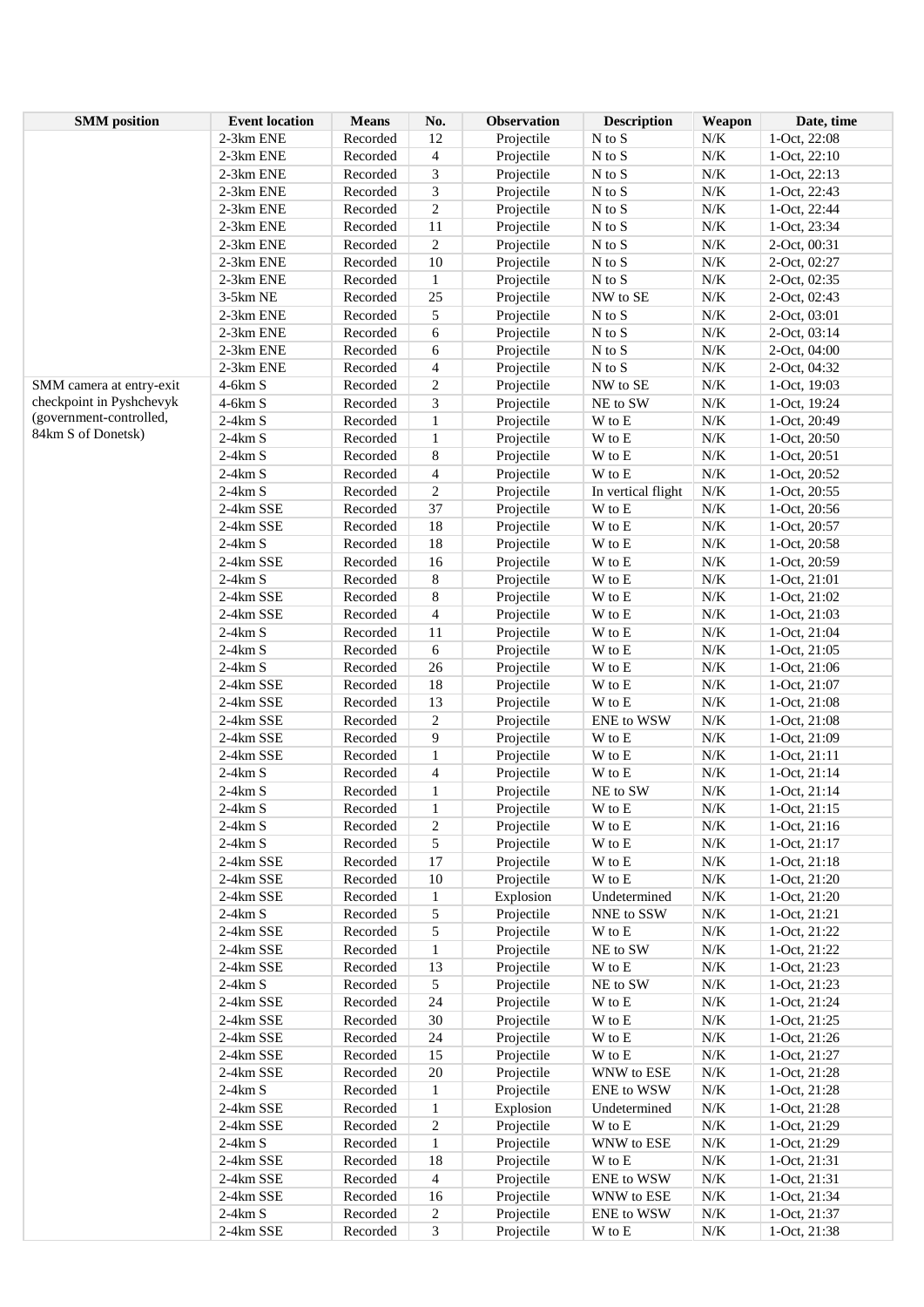| <b>SMM</b> position                                                         | <b>Event location</b> | <b>Means</b> | No.            | <b>Observation</b> | <b>Description</b> | Weapon            | Date, time         |
|-----------------------------------------------------------------------------|-----------------------|--------------|----------------|--------------------|--------------------|-------------------|--------------------|
|                                                                             | $2-4km S$             | Recorded     | 1              | Projectile         | NE to SW           | $N/K$             | 1-Oct, 21:38       |
|                                                                             | 2-4km SSE             | Recorded     | $\,1$          | Explosion          | Undetermined       | $N\!/\!K$         | 1-Oct, 21:38       |
|                                                                             | $2-4km S$             | Recorded     | 7              | Projectile         | W to E             | $N\!/\!K$         | 1-Oct, 21:39       |
|                                                                             | $2-4km S$             | Recorded     | 6              | Projectile         | W to E             | $N\!/\!K$         | 1-Oct, 21:43       |
|                                                                             | $2-4km S$             | Recorded     | 8              | Projectile         | WNW to ESE         | $N\!/\!K$         | 1-Oct, 21:44       |
|                                                                             | 2-4km SSE             | Recorded     | $\mathbf{1}$   | Projectile         | W to E             | $N\!/\!K$         | 1-Oct, 21:44       |
|                                                                             | $2-4km S$             | Recorded     | 14             | Projectile         | WNW to ESE         | $N\!/\!K$         | 1-Oct, 21:46       |
|                                                                             | $2-4km S$             | Recorded     | $\mathbf{1}$   | Projectile         | NE to SW           | $N\!/\!K$         | 1-Oct, 21:46       |
|                                                                             | $2-4km S$             | Recorded     | 23             | Projectile         | W to E             | $N\!/\!K$         | 1-Oct, 21:47       |
|                                                                             |                       |              |                |                    |                    |                   |                    |
|                                                                             | $2-4km S$             | Recorded     | 15             | Projectile         | WNW to ESE         | $N\!/\!K$         | 1-Oct, 21:48       |
|                                                                             | $2-4km S$             | Recorded     | $\overline{c}$ | Projectile         | W to E             | $N\!/\!K$         | 1-Oct, 21:53       |
|                                                                             | $2-4km S$             | Recorded     | 14             | Projectile         | WNW to ESE         | $N\!/\!K$         | 1-Oct, 21:54       |
|                                                                             | 2-4km SSE             | Recorded     | $\mathbf{1}$   | Projectile         | W to E             | $N\!/\!K$         | 1-Oct, 21:59       |
|                                                                             | $2-4km S$             | Recorded     | 5              | Projectile         | <b>ENE</b> to WSW  | ${\rm N/K}$       | 1-Oct, 22:05       |
|                                                                             | $2-4km S$             | Recorded     | $\overline{c}$ | Projectile         | ENE to WSW         | $N\!/\!K$         | 1-Oct, 22:10       |
|                                                                             | 2-4km SSE             | Recorded     | 14             | Projectile         | W to E             | $N\!/\!K$         | 1-Oct, 23:19       |
|                                                                             | $2-4km S$             | Recorded     | $\mathbf{1}$   | Projectile         | W to E             | ${\rm N/K}$       | 1-Oct, 23:58       |
|                                                                             | $2-4km S$             | Recorded     | 3              | Projectile         | WNW to ESE         | $N\!/\!K$         | 1-Oct, 23:59       |
|                                                                             | $2-4km S$             | Recorded     | $\overline{c}$ | Projectile         | W to E             | $N\!/\!K$         | 2-Oct, 00:00       |
|                                                                             | $2-4km S$             | Recorded     | $\mathbf{1}$   | Projectile         | W to E             | $N\!/\!K$         | 2-Oct, 00:01       |
|                                                                             | $2-4km S$             | Recorded     | $\overline{c}$ | Projectile         | W to E             | $N\!/\!K$         | 2-Oct, 00:02       |
|                                                                             | $2-4km S$             | Recorded     | $\mathbf{1}$   | Projectile         | W to E             | $N\!/\!K$         | 2-Oct, 00:15       |
|                                                                             | 2-4km SSE             | Recorded     | $\mathbf{1}$   | Explosion          | Undetermined       | $N\!/\!K$         | 2-Oct, 00:15       |
|                                                                             | $2-4km S$             | Recorded     | $\mathbf{1}$   | Projectile         | ENE to WSW         | $N\!/\!K$         | 2-Oct, 00:21       |
|                                                                             | $2-4km S$             | Recorded     | $\mathbf{1}$   | Projectile         | ENE to WSW         | $N\!/\!K$         | 2-Oct, 02:42       |
|                                                                             | $2-4km S$             | Recorded     | $\mathbf{1}$   |                    |                    | $N\!/\!K$         |                    |
|                                                                             |                       |              |                | Projectile         | ENE to WSW         |                   | 2-Oct, 03:04       |
|                                                                             | $2-4km S$             | Recorded     | $\mathbf{1}$   | Projectile         | WNW to ESE         | $N\!/\!K$         | 2-Oct, 03:07       |
| SMM camera in Svitlodarsk<br>(government-controlled,<br>57km NE of Donetsk) | 4-6km ESE             | Recorded     | 13             | Projectile         | S to N             | $N\!/\!K$         | 1-Oct, 19:28       |
| About 1km N of Yasynuvata                                                   | 2-3km NW              | Heard        | $\mathbf{1}$   | Explosion          | Undetermined       | $N\!/\!K$         | 2-Oct, 08:48       |
| railway station (non-                                                       | 2-3km SW              | Heard        | $\mathbf{1}$   | Explosion          | Undetermined       | $N\!/\!K$         | 2-Oct, 09:16       |
| government-controlled, 16km                                                 |                       |              |                |                    |                    | Small             |                    |
| NE of Donetsk)                                                              | $1-2km$ SW            | Heard        | $\overline{c}$ | Shot               |                    | arms              | 2-Oct, 09:22       |
|                                                                             |                       |              |                |                    |                    | Small             |                    |
|                                                                             | $1-2km$ SW            | Heard        | $\overline{c}$ | Shot               |                    | arms              | 2-Oct, 12:33       |
|                                                                             | $1-2km$ SW            | Heard        | 3              | Explosion          | Undetermined       | $N\!/\!K$         | 2-Oct, 12:40       |
|                                                                             |                       |              |                |                    |                    | Small             |                    |
|                                                                             | 1-2km SW              | Heard        | $\overline{c}$ | Shot               |                    | arms              | 2-Oct, 14:30       |
|                                                                             | 4-5km SW              | Heard        | 11             | Explosion          | Undetermined       | N/K               | 2-Oct, 14:56-14:58 |
| About 1km E of Kruta Balka                                                  | $3-4km$ W             | Heard        | 3              | Explosion          | Undetermined       | $N\!/\!K$         | 2-Oct, 10:12-10:13 |
| (non-government-controlled,                                                 |                       |              |                |                    |                    | Small             |                    |
| 16km N of Donetsk)                                                          | $2-3km$ W             | Heard        | $\overline{c}$ | Shot               |                    |                   | 2-Oct, 10:12-10:13 |
|                                                                             | $3-4km$ W             | Heard        | $\overline{c}$ |                    |                    | arms<br>$N\!/\!K$ | 2-Oct, 10:15       |
|                                                                             |                       |              |                | Explosion          | Undetermined       |                   |                    |
|                                                                             | $3-4km$ W             | Heard        | $\mathbf{1}$   | Explosion          | Undetermined       | ${\rm N/K}$       | 2-Oct, 10:18       |
|                                                                             | $3-4km$ W             | Heard        | 12             | Explosion          | Undetermined       | $N\!/\!K$         | 2-Oct, 10:24-10:25 |
| About 2km E of Avdiivka                                                     | 2-3km SSE             | Heard        | 5              | Explosion          | Undetermined       | $N\!/\!K$         | 2-Oct, 10:12       |
| (government-controlled,                                                     | 2-3km SSE             | Heard        | $\overline{c}$ | Explosion          | Undetermined       | $N\!/\!K$         | 2-Oct, 10:15       |
| 17km N of Donetsk)                                                          | 2-3km SSE             | Heard        | $\mathbf{1}$   | Explosion          | Undetermined       | $N\!/\!K$         | 2-Oct, 10:18       |
|                                                                             | 2-3km SSE             | Heard        | 12             | Explosion          | Undetermined       | $N\!/\!K$         | 2-Oct, 10:25-10:27 |
| SE edge of Avdiivka                                                         | 4-6km SSW             | Heard        | 16             | Explosion          | Undetermined       | $N\!/\!K$         | 2-Oct, 14:57-15:00 |
| (government-controlled,<br>17km N of Donetsk)                               | 4-6km SSW             | Heard        | $\overline{c}$ | Explosion          | Undetermined       | $N/K$             | 2-Oct, 15:05       |
| About 8.5km NW of Donetsk                                                   | 2km W                 | Heard        | 6              | Explosion          | Undetermined       | $N\!/\!K$         | 2-Oct, 14:42       |
| city centre (non-government-<br>controlled)                                 | 2km W                 | Heard        | 3              | <b>Burst</b>       |                    | Small<br>arms     | 2-Oct, 14:42       |
|                                                                             | 2km W                 | Heard        | 5              | <b>Burst</b>       |                    | Small<br>arms     | 2-Oct, 14:55       |
|                                                                             | 2km W                 | Heard        | $\overline{c}$ | Shot               |                    | Small<br>arms     | 2-Oct, 14:58       |
|                                                                             | 4-6km NNE             | Heard        | 2              | Explosion          | Undetermined       | $N\!/\!K$         | 2-Oct, 14:58       |
|                                                                             | 4-6km NNE             | Heard        | 4              | Shot               |                    | <b>HMG</b>        | 2-Oct, 14:58       |
|                                                                             |                       |              |                |                    |                    | Small             |                    |
|                                                                             | 2km W                 | Heard        | 6              | Shot               |                    | arms              | 2-Oct, 15:00       |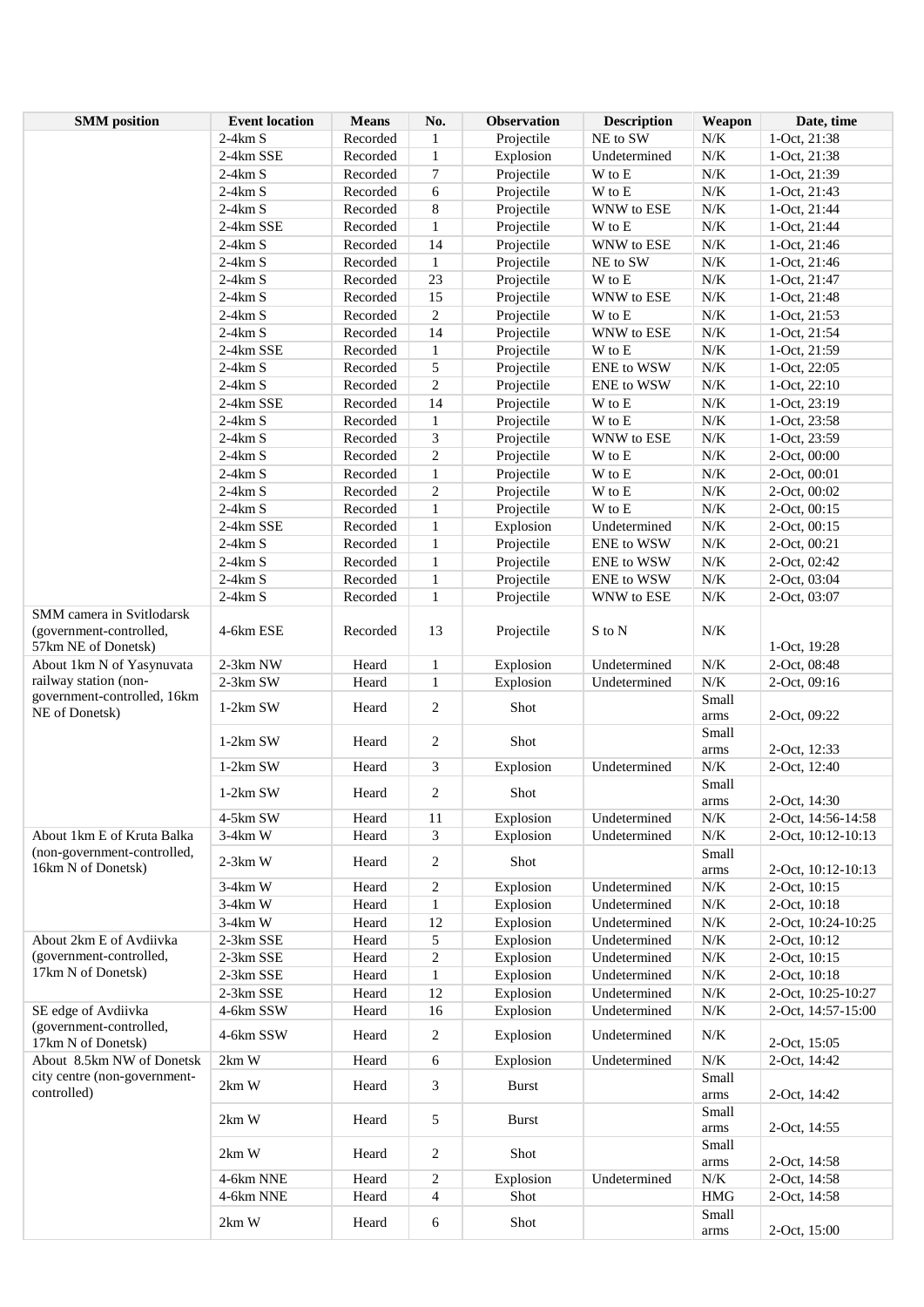| <b>SMM</b> position                                           | <b>Event location</b> | <b>Means</b>   | No.                     | <b>Observation</b>        | <b>Description</b>                                               | Weapon                                | Date, time                               |
|---------------------------------------------------------------|-----------------------|----------------|-------------------------|---------------------------|------------------------------------------------------------------|---------------------------------------|------------------------------------------|
|                                                               | 4-6km NNE             | Heard          | $\mathbf{1}$            | Explosion                 | Undetermined                                                     | $N/K$                                 | 2-Oct, 15:02                             |
|                                                               | 4-6km NNE             | Heard          | $\overline{c}$          | Explosion                 | Undetermined                                                     | $N\!/\!K$                             | 2-Oct, 15:04                             |
|                                                               | 2km W                 | Heard          | 19                      | Shot                      |                                                                  | Small                                 |                                          |
|                                                               |                       |                |                         |                           |                                                                  | arms                                  | 2-Oct, 15:06                             |
|                                                               | 4-6km NNE             | Heard          | 3                       | Explosion                 | Undetermined                                                     | $N/K$                                 | 2-Oct, 15:06                             |
|                                                               | 4-6km NNE             | Heard          | 15                      | <b>Burst</b>              |                                                                  | <b>HMG</b>                            | 2-Oct, 15:06                             |
|                                                               | 2km W                 | Heard          | $\overline{c}$          | Explosion                 | Undetermined                                                     | $N\!/\!K$                             | 2-Oct, 15:08                             |
| Bohdanivka (government-<br>controlled, 41km SW of<br>Donetsk) | 1-2km NNW             | Heard          | 28                      | Shot                      | Assessed as<br>outside the<br>Petrivske<br>disengagement<br>area | Small<br>arms                         | 2-Oct, 10:30-10:38                       |
|                                                               | 1-2km NNW             | Heard          | 11                      | Burst                     | Assessed as<br>outside the<br>Petrivske<br>disengagement<br>area | Small<br>arms                         | 2-Oct, 10:30-10:38                       |
|                                                               | 1km NNW               | Heard          | 15                      | Shot                      | Assessed as<br>outside of<br>disengagement<br>area               | Small<br>arms                         | 2-Oct, 10:49-10:58                       |
| Svitlodarsk (government-                                      | 3-5km SW              | Heard          | $\mathbf{1}$            | Explosion                 | Undetermined                                                     | $N\!/\!K$                             | 1-Oct, 18:38                             |
| controlled, 57km NE of                                        | 3-5km SW              | Heard          | $\mathbf{1}$            | Explosion                 | Undetermined                                                     | $N\!/\!K$                             | 1-Oct, 18:50                             |
| Donetsk)                                                      | 3-5km SW              | Heard          | 12                      | Explosion                 | Undetermined                                                     | $N\!/\!K$                             | 1-Oct, 19:25-19:40                       |
|                                                               | 3-5km SW              | Heard          | 6                       | Explosion                 | Undetermined                                                     | $N\!/\!K$                             | 1-Oct, 20:34-20:45                       |
|                                                               | 3-5km SW              | Heard          | 6                       | Explosion                 | Undetermined                                                     | $N\!/\!K$                             | 1-Oct, 20:50-20:55                       |
|                                                               | 3-5km SW              | Heard          | 6                       | <b>Burst</b>              |                                                                  | <b>HMG</b>                            | 1-Oct, 20:55                             |
|                                                               | 3-5km SW              | Heard          | 4                       | <b>Burst</b>              |                                                                  | <b>HMG</b>                            | 1-Oct, 21:10-21:16                       |
|                                                               | 3-5km SW              | Heard          | $\overline{c}$          | Explosion                 | Undetermined                                                     | $N\!/\!K$                             | 1-Oct, 21:39                             |
|                                                               | 3-5km SW              | Heard          | 11                      | Explosion                 | Undetermined                                                     | $N\!/\!K$                             | 1-Oct, 21:50-22:00                       |
|                                                               | 3-5km SW              | Heard<br>Heard | $\overline{4}$          | <b>Burst</b><br>Explosion | Undetermined                                                     | <b>HMG</b><br>N/K                     | 1-Oct, 21:50-21:55                       |
|                                                               | 3-5km SW<br>3-5km SW  | Heard          | 6<br>15                 | <b>Burst</b>              |                                                                  | <b>HMG</b>                            | 1-Oct, 22:32-22:45<br>1-Oct, 22:35-22:45 |
|                                                               | 3-5km SW              | Heard          | $\mathbf{1}$            | Explosion                 | Undetermined                                                     | $N\!/\!K$                             | 2-Oct, 17:24                             |
|                                                               | 3-5km SW              | Heard          | 5                       | <b>Burst</b>              |                                                                  | <b>HMG</b>                            | 2-Oct, 17:30                             |
|                                                               | 3-5km SW              | Heard          | 12                      | <b>Burst</b>              |                                                                  | <b>HMG</b>                            | 2-Oct, 17:35-17:40                       |
|                                                               | 3-5km SW              | Heard          | $\overline{c}$          | Explosion                 | Undetermined                                                     | $N\!/\!K$                             | 2-Oct, 17:48-17:55                       |
|                                                               | 3-5km SW              | Heard          | $\overline{c}$          | Explosion                 | Undetermined                                                     | $N/K$                                 | 2-Oct, 17:59-18:10                       |
|                                                               | 3-5km SW              | Heard          | $\overline{\mathbf{c}}$ | Explosion                 | Undetermined                                                     | N/K                                   | 2-Oct, 18:12-18:17                       |
|                                                               | 3-5km SW              | Heard          | 3                       | Explosion                 | Undetermined                                                     | N/K                                   | 2-Oct, 18:22-18:29                       |
| Horlivka (non-government-                                     | 4-5km NW              | Heard          | 3                       | Explosion                 | Undetermined                                                     | $N\!/\!K$                             | 1-Oct, 19:43                             |
| controlled, 39km NE of<br>Donetsk)                            | 4-5km N               | Heard          | $\mathbf{1}$            | <b>Burst</b>              |                                                                  | Small<br>arms                         | 1-Oct, 19:46                             |
|                                                               | 4-6km NW              | Heard          | 12                      | <b>Burst</b>              |                                                                  | Small<br>arms                         | 1-Oct, 20:17                             |
|                                                               | $3-4km$ W             | Heard          | $\mathbf{1}$            | Explosion                 | Undetermined                                                     | $N/K$                                 | 1-Oct, 20:33                             |
|                                                               | $4-5km$ W             | Heard          | 10                      | Shot                      |                                                                  | Small<br>arms                         | 1-Oct, 20:36                             |
|                                                               | 4-5km NW              | Heard          | $\overline{c}$          | <b>Burst</b>              |                                                                  | <b>HMG</b>                            | 1-Oct, 20:37                             |
|                                                               | 4-6km NW              | Heard          | 16                      | <b>Burst</b>              |                                                                  | <b>HMG</b>                            | 1-Oct, 20:39                             |
|                                                               | 4-6km W               | Heard          | $\mathbf{1}$            | Explosion                 | Undetermined                                                     | $N\!/\!K$                             | 1-Oct, 20:41                             |
|                                                               | 4-6km W               | Heard          | $22\,$                  | <b>Burst</b>              |                                                                  | <b>HMG</b>                            | 1-Oct, 20:42                             |
|                                                               | $3-5km$ W             | Heard          | $\overline{c}$          | Explosion                 | Undetermined                                                     | $N\!/\!K$                             | 1-Oct, 20:47                             |
|                                                               | 4-6km W               | Heard          | $\mathbf{1}$            | Explosion                 | Undetermined                                                     | $N\!/\!K$                             | 1-Oct, 20:48                             |
|                                                               | 4-6km W               | Heard          | 3                       | <b>Burst</b>              |                                                                  | <b>HMG</b>                            | 1-Oct, 20:48                             |
|                                                               | $3-5km$ W             | Heard          | $\mathbf{1}$            | <b>Burst</b>              |                                                                  | Small<br>arms                         | 1-Oct, 20:49                             |
|                                                               | $3-5km$ W             | Heard          | $\mathbf{1}$            | Explosion                 | Undetermined                                                     | $N/K$                                 | 1-Oct, 20:55                             |
|                                                               | 4-6km W               | Heard          | 5                       | Shot                      |                                                                  | Anti-<br>aircraft<br>gun<br>$(ZU-23,$ |                                          |
|                                                               |                       |                |                         |                           |                                                                  | 23mm)                                 | 1-Oct, 20:56                             |
|                                                               | 4-5km W               | Heard          | $\mathbf{1}$            | Explosion                 | Undetermined                                                     | $N/K$                                 | 1-Oct, 21:04                             |